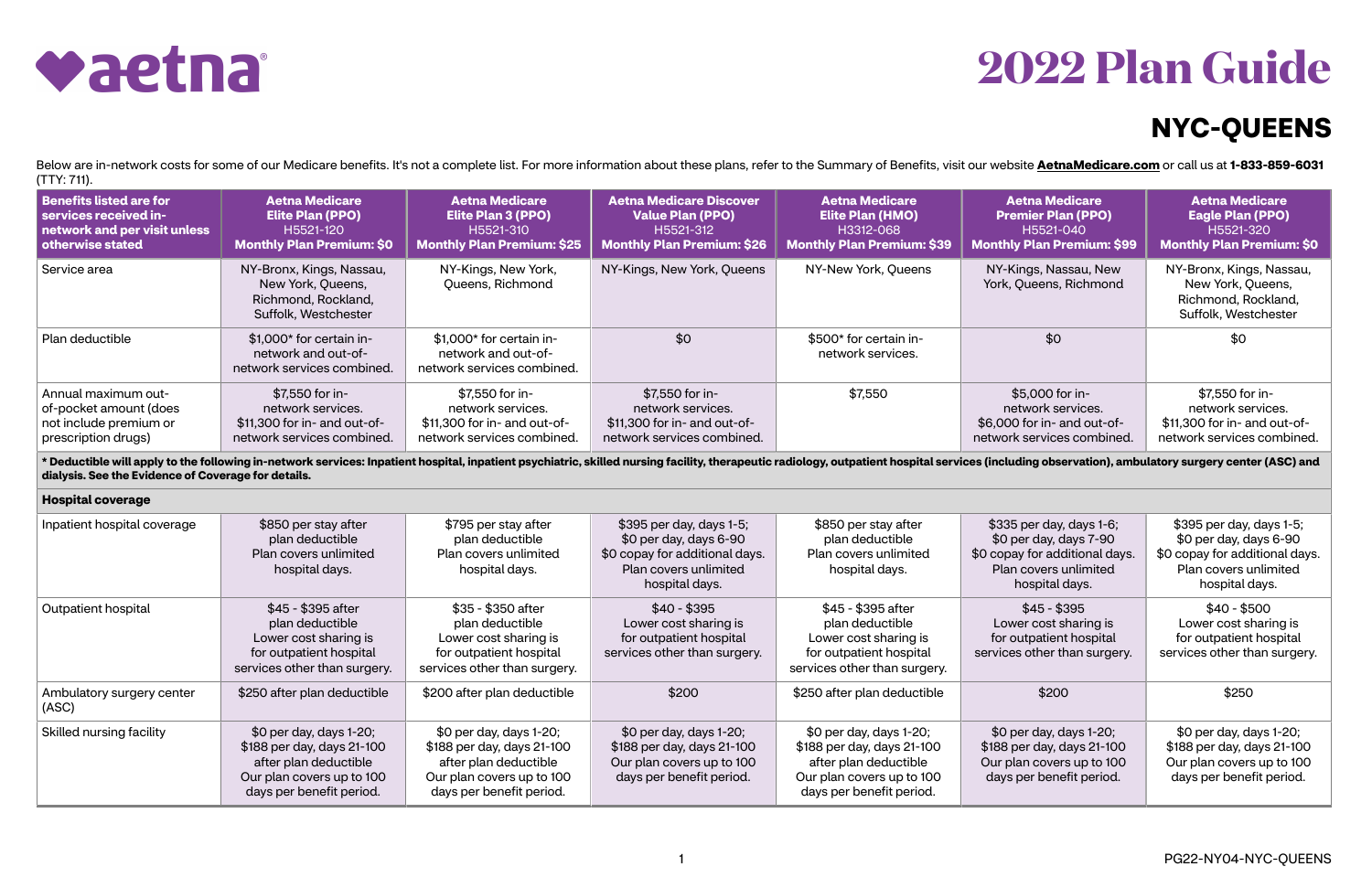| <b>Benefits listed are for</b><br>services received in-<br>network and per visit unless<br>otherwise stated | <b>Aetna Medicare</b><br><b>Elite Plan (PPO)</b><br>H5521-120<br><b>Monthly Plan Premium: \$0</b>                    | <b>Aetna Medicare</b><br>Elite Plan 3 (PPO)<br>H5521-310<br><b>Monthly Plan Premium: \$25</b>                           | <b>Aetna Medicare Discover</b><br><b>Value Plan (PPO)</b><br>H5521-312<br><b>Monthly Plan Premium: \$26</b>             | <b>Aetna Medicare</b><br><b>Elite Plan (HMO)</b><br>H3312-068<br><b>Monthly Plan Premium: \$39</b>                                                      | <b>Aetna Medicare</b><br><b>Premier Plan (PPO)</b><br>H5521-040<br><b>Monthly Plan Premium: \$99</b>                                                    | <b>Aetna Medicare</b><br><b>Eagle Plan (PPO)</b><br>H5521-320<br><b>Monthly Plan Premium: \$0</b>                       |  |  |
|-------------------------------------------------------------------------------------------------------------|----------------------------------------------------------------------------------------------------------------------|-------------------------------------------------------------------------------------------------------------------------|-------------------------------------------------------------------------------------------------------------------------|---------------------------------------------------------------------------------------------------------------------------------------------------------|---------------------------------------------------------------------------------------------------------------------------------------------------------|-------------------------------------------------------------------------------------------------------------------------|--|--|
| <b>Doctor visits</b>                                                                                        |                                                                                                                      |                                                                                                                         |                                                                                                                         |                                                                                                                                                         |                                                                                                                                                         |                                                                                                                         |  |  |
| Primary care physician (PCP)                                                                                | \$5                                                                                                                  | \$0                                                                                                                     | \$0                                                                                                                     | \$10                                                                                                                                                    | \$5                                                                                                                                                     | \$0                                                                                                                     |  |  |
| PCP referrals required                                                                                      | This plan doesn't require a<br>referral to see a specialist,<br>but the specialist may<br>require one from your PCP. | This plan doesn't require a<br>referral to see a specialist,<br>but the specialist may<br>require one from your PCP.    | This plan doesn't require a<br>referral to see a specialist,<br>but the specialist may<br>require one from your PCP.    | This plan doesn't require a<br>referral to see a specialist,<br>but the specialist may<br>require one from your PCP.                                    | This plan doesn't require a<br>referral to see a specialist,<br>but the specialist may<br>require one from your PCP.                                    | This plan doesn't require a<br>referral to see a specialist,<br>but the specialist may<br>require one from your PCP.    |  |  |
| Specialist                                                                                                  | \$45                                                                                                                 | \$35                                                                                                                    | \$40                                                                                                                    | \$45                                                                                                                                                    | \$45                                                                                                                                                    | \$40                                                                                                                    |  |  |
| Outpatient mental health<br>therapy (individual)                                                            | \$40                                                                                                                 | \$40                                                                                                                    | \$40                                                                                                                    | \$40                                                                                                                                                    | \$40                                                                                                                                                    | \$40                                                                                                                    |  |  |
| <b>Emergency and urgent care</b>                                                                            |                                                                                                                      |                                                                                                                         |                                                                                                                         |                                                                                                                                                         |                                                                                                                                                         |                                                                                                                         |  |  |
| Emergency room                                                                                              | \$90                                                                                                                 | \$90                                                                                                                    | \$90                                                                                                                    | \$90                                                                                                                                                    | \$90                                                                                                                                                    | \$90                                                                                                                    |  |  |
| Urgent care facility                                                                                        | \$65                                                                                                                 | \$65                                                                                                                    | \$65                                                                                                                    | \$65                                                                                                                                                    | \$65                                                                                                                                                    | \$65                                                                                                                    |  |  |
| Worldwide coverage (i.e.,<br>outside of the United States)                                                  | \$90 for emergency and<br>urgent care worldwide.                                                                     | \$90 for emergency and<br>urgent care worldwide.                                                                        | \$90 for emergency and<br>urgent care worldwide.                                                                        | \$90 for emergency and<br>urgent care worldwide.                                                                                                        | \$90 for emergency and<br>urgent care worldwide.                                                                                                        | \$90 for emergency and<br>urgent care worldwide.                                                                        |  |  |
| <b>Diagnostic testing</b>                                                                                   |                                                                                                                      |                                                                                                                         |                                                                                                                         |                                                                                                                                                         |                                                                                                                                                         |                                                                                                                         |  |  |
| X-rays and diagnostic<br>radiology                                                                          | X-rays: \$50                                                                                                         | X-rays: \$50                                                                                                            | X-rays: \$50                                                                                                            | X-rays: \$50                                                                                                                                            | X-rays: \$50                                                                                                                                            | X-rays: \$50                                                                                                            |  |  |
|                                                                                                             | Diagnostic radiology: \$375                                                                                          | Diagnostic radiology: \$295                                                                                             | Diagnostic radiology: \$350                                                                                             | Diagnostic radiology: \$325                                                                                                                             | Diagnostic radiology: \$325                                                                                                                             | Diagnostic radiology: \$375                                                                                             |  |  |
| Lab services                                                                                                | \$0                                                                                                                  | \$5<br>You'll pay \$0 for<br>certain lab services.                                                                      | \$0                                                                                                                     | \$0                                                                                                                                                     | \$0                                                                                                                                                     | \$0                                                                                                                     |  |  |
| Dental, vision and hearing (Non-Medicare covered)                                                           |                                                                                                                      |                                                                                                                         |                                                                                                                         |                                                                                                                                                         |                                                                                                                                                         |                                                                                                                         |  |  |
| Dental services                                                                                             | See optional supplemental<br>benefits below.                                                                         | \$1,000 maximum benefit<br>in- and out-of-network<br>every year for preventive<br>and comprehensive<br>dental combined. | \$1,000 maximum benefit<br>in- and out-of-network<br>every year for preventive<br>and comprehensive<br>dental combined. | \$0 for preventive services.<br>Comprehensive services<br>are covered under optional<br>supplemental benefits.<br>Aetna Dental <sup>®</sup> PPO Network | \$0 for preventive services.<br>Comprehensive services<br>are covered under optional<br>supplemental benefits.<br>Aetna Dental <sup>®</sup> PPO Network | \$1,000 maximum benefit<br>in- and out-of-network<br>every year for preventive<br>and comprehensive<br>dental combined. |  |  |
|                                                                                                             |                                                                                                                      | Aetna Dental <sup>®</sup> PPO Network                                                                                   | Aetna Dental <sup>®</sup> PPO Network                                                                                   |                                                                                                                                                         |                                                                                                                                                         | Aetna Dental <sup>®</sup> PPO Network                                                                                   |  |  |
| Routine eye exam                                                                                            | \$0 (one exam every year)                                                                                            | \$0 (one exam every year)                                                                                               | \$0 (one exam every year)                                                                                               | \$0 (one exam every year)                                                                                                                               | \$0 (one exam every year)                                                                                                                               | \$0 (one exam every year)                                                                                               |  |  |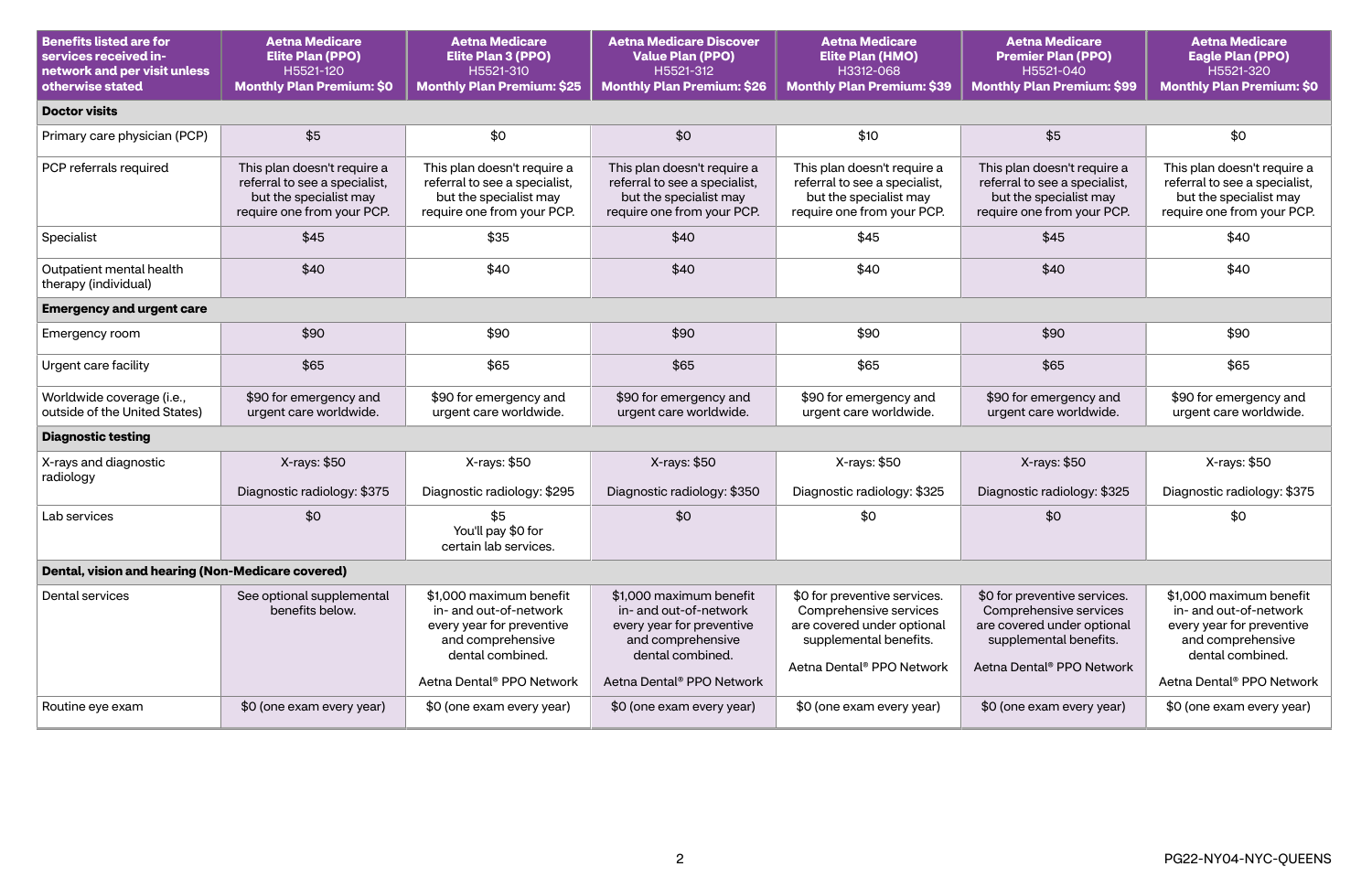| <b>Benefits listed are for</b><br>services received in-<br>network and per visit unless<br>otherwise stated | <b>Aetna Medicare</b><br><b>Elite Plan (PPO)</b><br>H5521-120<br><b>Monthly Plan Premium: \$0</b> | <b>Aetna Medicare</b><br><b>Elite Plan 3 (PPO)</b><br>H5521-310<br><b>Monthly Plan Premium: \$25</b>   | <b>Aetna Medicare Discover</b><br><b>Value Plan (PPO)</b><br>H5521-312<br><b>Monthly Plan Premium: \$26</b> | <b>Aetna Medicare</b><br><b>Elite Plan (HMO)</b><br>H3312-068<br><b>Monthly Plan Premium: \$39</b>     | <b>Aetna Medicare</b><br><b>Premier Plan (PPO)</b><br>H5521-040<br><b>Monthly Plan Premium: \$99</b>   | <b>Aetna Medicare</b><br><b>Eagle Plan (PPO)</b><br>H5521-320<br><b>Monthly Plan Premium: \$0</b>      |  |  |
|-------------------------------------------------------------------------------------------------------------|---------------------------------------------------------------------------------------------------|--------------------------------------------------------------------------------------------------------|-------------------------------------------------------------------------------------------------------------|--------------------------------------------------------------------------------------------------------|--------------------------------------------------------------------------------------------------------|--------------------------------------------------------------------------------------------------------|--|--|
| Eyewear                                                                                                     | See optional supplemental<br>benefits below.                                                      | \$100 reimbursement**<br>every year.                                                                   | \$150 reimbursement**<br>every year.                                                                        | \$100 reimbursement**<br>every year.                                                                   | \$175 reimbursement**<br>every year.                                                                   | \$200 reimbursement**<br>every year.                                                                   |  |  |
|                                                                                                             |                                                                                                   | You can see any licensed<br>provider. Discounts may<br>be available when seeing<br>an EyeMed provider. | You can see any licensed<br>provider. Discounts may<br>be available when seeing<br>an EyeMed provider.      | You can see any licensed<br>provider. Discounts may<br>be available when seeing<br>an EyeMed provider. | You can see any licensed<br>provider. Discounts may<br>be available when seeing<br>an EyeMed provider. | You can see any licensed<br>provider. Discounts may<br>be available when seeing<br>an EyeMed provider. |  |  |
| Routine hearing exam                                                                                        | \$0 (one exam every year)                                                                         | \$0 (one exam every year)                                                                              | \$0 (one exam every year)                                                                                   | \$0 (one exam every year)                                                                              | \$0 (one exam every year)                                                                              | \$0 (one exam every year)                                                                              |  |  |
|                                                                                                             | All appointments<br>should be scheduled<br>through NationsHearing.                                | All appointments<br>should be scheduled<br>through NationsHearing.                                     | All appointments<br>should be scheduled<br>through NationsHearing.                                          | All appointments<br>must be scheduled<br>through NationsHearing.                                       | All appointments<br>should be scheduled<br>through NationsHearing.                                     | All appointments<br>should be scheduled<br>through NationsHearing.                                     |  |  |
| Hearing aids                                                                                                | \$750 (per ear) maximum<br>benefit every year.                                                    | \$1,250 (per ear) maximum<br>benefit every year.                                                       | \$1,250 (per ear) maximum<br>benefit every year.                                                            | \$1,250 (per ear) maximum<br>benefit every year.                                                       | \$1,250 (per ear) maximum<br>benefit every year.                                                       | \$1,250 (per ear) maximum<br>benefit every year.                                                       |  |  |
|                                                                                                             | All hearing aids should<br>be purchased through<br>NationsHearing.                                | All hearing aids should<br>be purchased through<br>NationsHearing.                                     | All hearing aids should<br>be purchased through<br>NationsHearing.                                          | All hearing aids must<br>be purchased through<br>NationsHearing.                                       | All hearing aids should<br>be purchased through<br>NationsHearing.                                     | All hearing aids should<br>be purchased through<br>NationsHearing.                                     |  |  |
|                                                                                                             | **Member pays the provider upfront and we pay the member back. Plan coverage rules apply.         |                                                                                                        |                                                                                                             |                                                                                                        |                                                                                                        |                                                                                                        |  |  |
| <b>Therapy</b>                                                                                              |                                                                                                   |                                                                                                        |                                                                                                             |                                                                                                        |                                                                                                        |                                                                                                        |  |  |
| Physical and speech therapy                                                                                 | \$40                                                                                              | \$40                                                                                                   | \$40                                                                                                        | \$40                                                                                                   | \$40                                                                                                   | \$40                                                                                                   |  |  |
| Occupational therapy                                                                                        | \$40                                                                                              | \$40                                                                                                   | \$40                                                                                                        | \$40                                                                                                   | \$40                                                                                                   | \$40                                                                                                   |  |  |
| <b>Ambulance</b>                                                                                            |                                                                                                   |                                                                                                        |                                                                                                             |                                                                                                        |                                                                                                        |                                                                                                        |  |  |
| Ground ambulance (one-way<br>trip)                                                                          | \$270                                                                                             | \$255                                                                                                  | \$235                                                                                                       | \$250                                                                                                  | \$265                                                                                                  | \$250                                                                                                  |  |  |
| Air ambulance (one-way trip)                                                                                | \$270                                                                                             | \$255                                                                                                  | \$235                                                                                                       | \$250                                                                                                  | \$265                                                                                                  | \$250                                                                                                  |  |  |
| <b>Equipment and prosthetics</b>                                                                            |                                                                                                   |                                                                                                        |                                                                                                             |                                                                                                        |                                                                                                        |                                                                                                        |  |  |
| Durable medical equipment                                                                                   | 20%                                                                                               | 20%                                                                                                    | 20%                                                                                                         | 20%                                                                                                    | 20%                                                                                                    | 20%                                                                                                    |  |  |
| Prosthetics                                                                                                 | 20%                                                                                               | 20%                                                                                                    | 20%                                                                                                         | 20%                                                                                                    | 20%                                                                                                    | 20%                                                                                                    |  |  |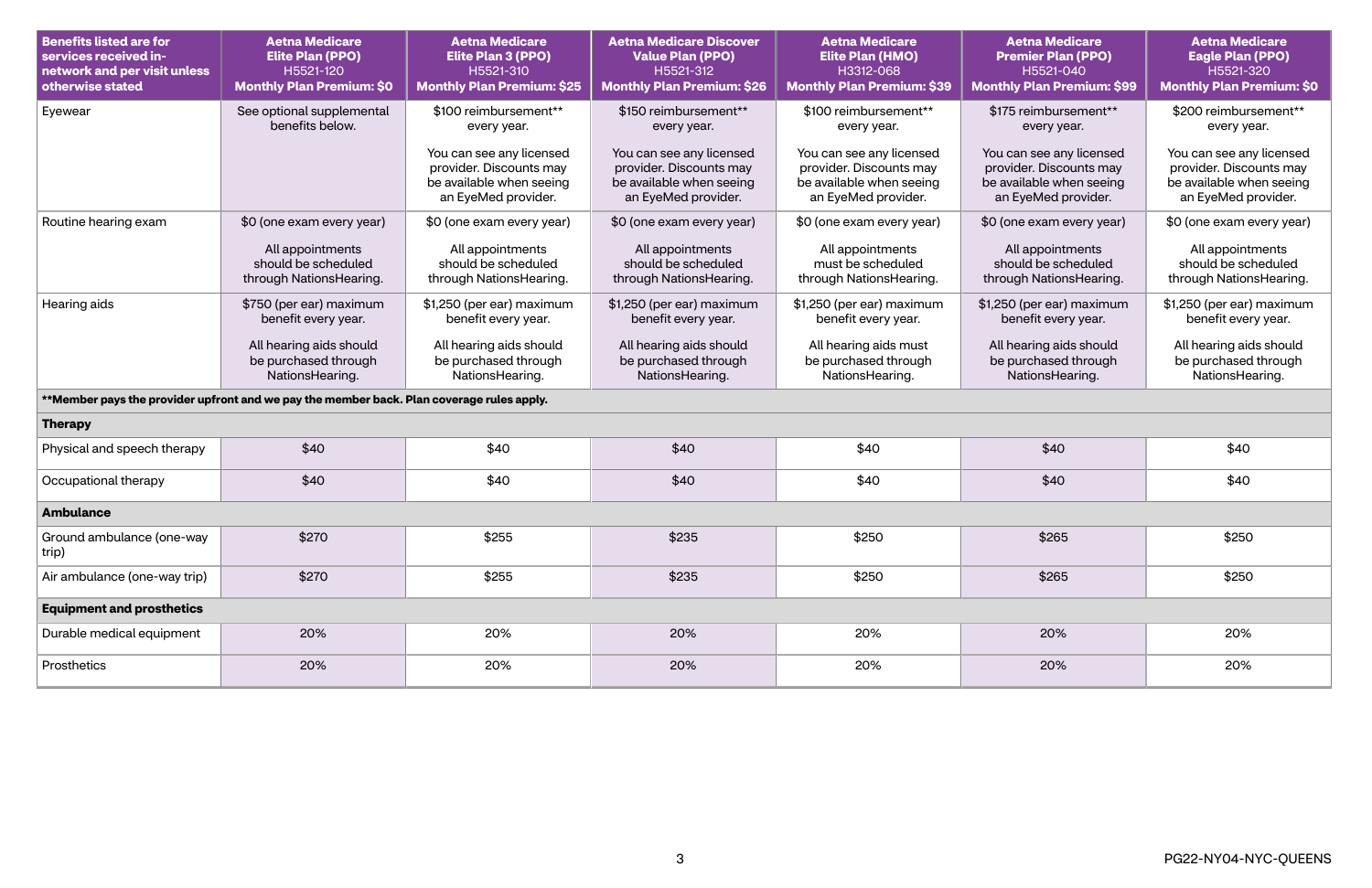| <b>Additional benefits</b>           | <b>Aetna Medicare</b><br><b>Elite Plan (PPO)</b><br>H5521-120<br><b>Monthly Plan Premium: \$0</b>                                                                                                                                                                                                                                                                                                                                                                                                                                             | <b>Aetna Medicare</b><br><b>Elite Plan 3 (PPO)</b><br>H5521-310<br><b>Monthly Plan Premium: \$25</b>                                                                                                                                                                                                                                                                                                                                                                                                     | <b>Aetna Medicare Discover</b><br><b>Value Plan (PPO)</b><br>H5521-312<br><b>Monthly Plan Premium: \$26</b>                                                                                                                                                                                                                                                                                                                                                                                                                                                                                                           | <b>Aetna Medicare</b><br><b>Elite Plan (HMO)</b><br>H3312-068<br><b>Monthly Plan Premium: \$39</b>                                                                                                                                                                                                                                                                                                                                                                                                       | <b>Aetna Medicare</b><br><b>Premier Plan (PPO)</b><br>H5521-040<br><b>Monthly Plan Premium: \$99</b>                                                                                                                                                                                                                                                                                                                                                                                                                                                                              | <b>Aetna Medicare</b><br><b>Eagle Plan (PPO)</b><br>H5521-320<br><b>Monthly Plan Premium: \$0</b>                                                                                                                                                                                                                                                                                                                                                                                                        |
|--------------------------------------|-----------------------------------------------------------------------------------------------------------------------------------------------------------------------------------------------------------------------------------------------------------------------------------------------------------------------------------------------------------------------------------------------------------------------------------------------------------------------------------------------------------------------------------------------|----------------------------------------------------------------------------------------------------------------------------------------------------------------------------------------------------------------------------------------------------------------------------------------------------------------------------------------------------------------------------------------------------------------------------------------------------------------------------------------------------------|-----------------------------------------------------------------------------------------------------------------------------------------------------------------------------------------------------------------------------------------------------------------------------------------------------------------------------------------------------------------------------------------------------------------------------------------------------------------------------------------------------------------------------------------------------------------------------------------------------------------------|----------------------------------------------------------------------------------------------------------------------------------------------------------------------------------------------------------------------------------------------------------------------------------------------------------------------------------------------------------------------------------------------------------------------------------------------------------------------------------------------------------|-----------------------------------------------------------------------------------------------------------------------------------------------------------------------------------------------------------------------------------------------------------------------------------------------------------------------------------------------------------------------------------------------------------------------------------------------------------------------------------------------------------------------------------------------------------------------------------|----------------------------------------------------------------------------------------------------------------------------------------------------------------------------------------------------------------------------------------------------------------------------------------------------------------------------------------------------------------------------------------------------------------------------------------------------------------------------------------------------------|
| 24-Hour Nurse Line                   | \$0<br>Speak with a registered<br>nurse 24 hours a day, 7 days<br>a week to discuss medical<br>issues or wellness topics.                                                                                                                                                                                                                                                                                                                                                                                                                     | \$0<br>Speak with a registered<br>nurse 24 hours a day, 7 days<br>a week to discuss medical<br>issues or wellness topics.                                                                                                                                                                                                                                                                                                                                                                                | \$0<br>Speak with a registered<br>nurse 24 hours a day, 7 days<br>a week to discuss medical<br>issues or wellness topics.                                                                                                                                                                                                                                                                                                                                                                                                                                                                                             | \$0<br>Speak with a registered<br>nurse 24 hours a day, 7 days<br>a week to discuss medical<br>issues or wellness topics.                                                                                                                                                                                                                                                                                                                                                                                | \$0<br>Speak with a registered<br>nurse 24 hours a day, 7 days<br>a week to discuss medical<br>issues or wellness topics.                                                                                                                                                                                                                                                                                                                                                                                                                                                         | \$0<br>Speak with a registered<br>nurse 24 hours a day, 7 days<br>a week to discuss medical<br>issues or wellness topics.                                                                                                                                                                                                                                                                                                                                                                                |
| Acupuncture services<br>(additional) | Not covered                                                                                                                                                                                                                                                                                                                                                                                                                                                                                                                                   | \$35 (up to twelve visits<br>every year through Aetna)                                                                                                                                                                                                                                                                                                                                                                                                                                                   | \$40 (up to twelve visits<br>every year through Aetna)                                                                                                                                                                                                                                                                                                                                                                                                                                                                                                                                                                | \$45 (up to twelve visits<br>every year through Aetna)                                                                                                                                                                                                                                                                                                                                                                                                                                                   | Not covered                                                                                                                                                                                                                                                                                                                                                                                                                                                                                                                                                                       | Not covered                                                                                                                                                                                                                                                                                                                                                                                                                                                                                              |
| <b>Fitness</b>                       | <b>SilverSneakers<sup>®</sup></b>                                                                                                                                                                                                                                                                                                                                                                                                                                                                                                             | <b>SilverSneakers<sup>®</sup></b>                                                                                                                                                                                                                                                                                                                                                                                                                                                                        | SilverSneakers <sup>®</sup>                                                                                                                                                                                                                                                                                                                                                                                                                                                                                                                                                                                           | <b>SilverSneakers<sup>®</sup></b>                                                                                                                                                                                                                                                                                                                                                                                                                                                                        | <b>SilverSneakers®</b>                                                                                                                                                                                                                                                                                                                                                                                                                                                                                                                                                            | <b>SilverSneakers<sup>®</sup></b>                                                                                                                                                                                                                                                                                                                                                                                                                                                                        |
| Meals                                | Up to 14 home delivered meals<br>over a 7-day period after being<br>discharged from an Inpatient<br>Acute Hospital, Inpatient<br>Psychiatric Hospital or Skilled<br>Nursing Facility to home.                                                                                                                                                                                                                                                                                                                                                 | Up to 14 home delivered meals<br>over a 7-day period after being<br>discharged from an Inpatient<br>Acute Hospital, Inpatient<br>Psychiatric Hospital or Skilled<br>Nursing Facility to home.                                                                                                                                                                                                                                                                                                            | Up to 14 home delivered meals<br>over a 7-day period after being<br>discharged from an Inpatient<br>Acute Hospital, Inpatient<br>Psychiatric Hospital or Skilled<br>Nursing Facility to home.                                                                                                                                                                                                                                                                                                                                                                                                                         | Up to 14 home delivered meals<br>over a 7-day period after being<br>discharged from an Inpatient<br>Acute Hospital, Inpatient<br>Psychiatric Hospital or Skilled<br>Nursing Facility to home.                                                                                                                                                                                                                                                                                                            | Up to 14 home delivered meals<br>over a 7-day period after being<br>discharged from an Inpatient<br>Acute Hospital, Inpatient<br>Psychiatric Hospital or Skilled<br>Nursing Facility to home.                                                                                                                                                                                                                                                                                                                                                                                     | Up to 14 home delivered meals<br>over a 7-day period after being<br>discharged from an Inpatient<br>Acute Hospital, Inpatient<br>Psychiatric Hospital or Skilled<br>Nursing Facility to home.                                                                                                                                                                                                                                                                                                            |
| Over-the-counter items (OTC)         | Not covered                                                                                                                                                                                                                                                                                                                                                                                                                                                                                                                                   | Not covered                                                                                                                                                                                                                                                                                                                                                                                                                                                                                              | \$45 maximum benefit<br>every quarter through<br>OTC Health Solutions or at<br>participating CVS <sup>®</sup> stores.                                                                                                                                                                                                                                                                                                                                                                                                                                                                                                 | You'll be mailed a one-time<br>box of preselected OTC items.                                                                                                                                                                                                                                                                                                                                                                                                                                             | Not covered                                                                                                                                                                                                                                                                                                                                                                                                                                                                                                                                                                       | \$60 maximum benefit<br>every quarter through<br>OTC Health Solutions or at<br>participating CVS <sup>®</sup> stores.<br>You'll also be mailed<br>a one-time box of<br>preselected OTC items.                                                                                                                                                                                                                                                                                                            |
| Telehealth                           | You can receive primary<br>care, physician specialist,<br>mental health and urgent care<br>services through a virtual visit.<br>Members should contact<br>their doctor for information on<br>what telehealth services they<br>offer and how to schedule a<br>telehealth visit. Depending on<br>location, members may also<br>have the option to schedule<br>a telehealth visit 24 hours<br>a day, 7 days a week via<br>Teladoc, MinuteClinic Video<br>Visit, or other provider that<br>offers telehealth services<br>covered under your plan. | You can receive primary<br>care, physician specialist,<br>mental health and urgent care<br>Members should contact<br>their doctor for information on<br>what telehealth services they<br>offer and how to schedule a<br>telehealth visit. Depending on<br>location, members may also<br>have the option to schedule<br>a telehealth visit 24 hours<br>a day, 7 days a week via<br>Teladoc, MinuteClinic Video<br>Visit, or other provider that<br>offers telehealth services<br>covered under your plan. | You can receive primary<br>care, physician specialist,<br>mental health and urgent care<br>services through a virtual visit.   services through a virtual visit.   services through a virtual visit.<br>Members should contact<br>their doctor for information on<br>what telehealth services they<br>offer and how to schedule a<br>telehealth visit. Depending on<br>location, members may also<br>have the option to schedule<br>a telehealth visit 24 hours<br>a day, 7 days a week via<br>Teladoc, MinuteClinic Video<br>Visit, or other provider that<br>offers telehealth services<br>covered under your plan. | You can receive primary<br>care, physician specialist,<br>mental health and urgent care<br>Members should contact<br>their doctor for information on<br>what telehealth services they<br>offer and how to schedule a<br>telehealth visit. Depending on<br>location, members may also<br>have the option to schedule<br>a telehealth visit 24 hours<br>a day, 7 days a week via<br>Teladoc, MinuteClinic Video<br>Visit, or other provider that<br>offers telehealth services<br>covered under your plan. | You can receive primary<br>care, physician specialist,<br>mental health and urgent care<br>services through a virtual visit.   services through a virtual visit.<br>Members should contact<br>their doctor for information on<br>what telehealth services they<br>offer and how to schedule a<br>telehealth visit. Depending on<br>location, members may also<br>have the option to schedule<br>a telehealth visit 24 hours<br>a day, 7 days a week via<br>Teladoc, MinuteClinic Video<br>Visit, or other provider that<br>offers telehealth services<br>covered under your plan. | You can receive primary<br>care, physician specialist,<br>mental health and urgent care<br>Members should contact<br>their doctor for information on<br>what telehealth services they<br>offer and how to schedule a<br>telehealth visit. Depending on<br>location, members may also<br>have the option to schedule<br>a telehealth visit 24 hours<br>a day, 7 days a week via<br>Teladoc, MinuteClinic Video<br>Visit, or other provider that<br>offers telehealth services<br>covered under your plan. |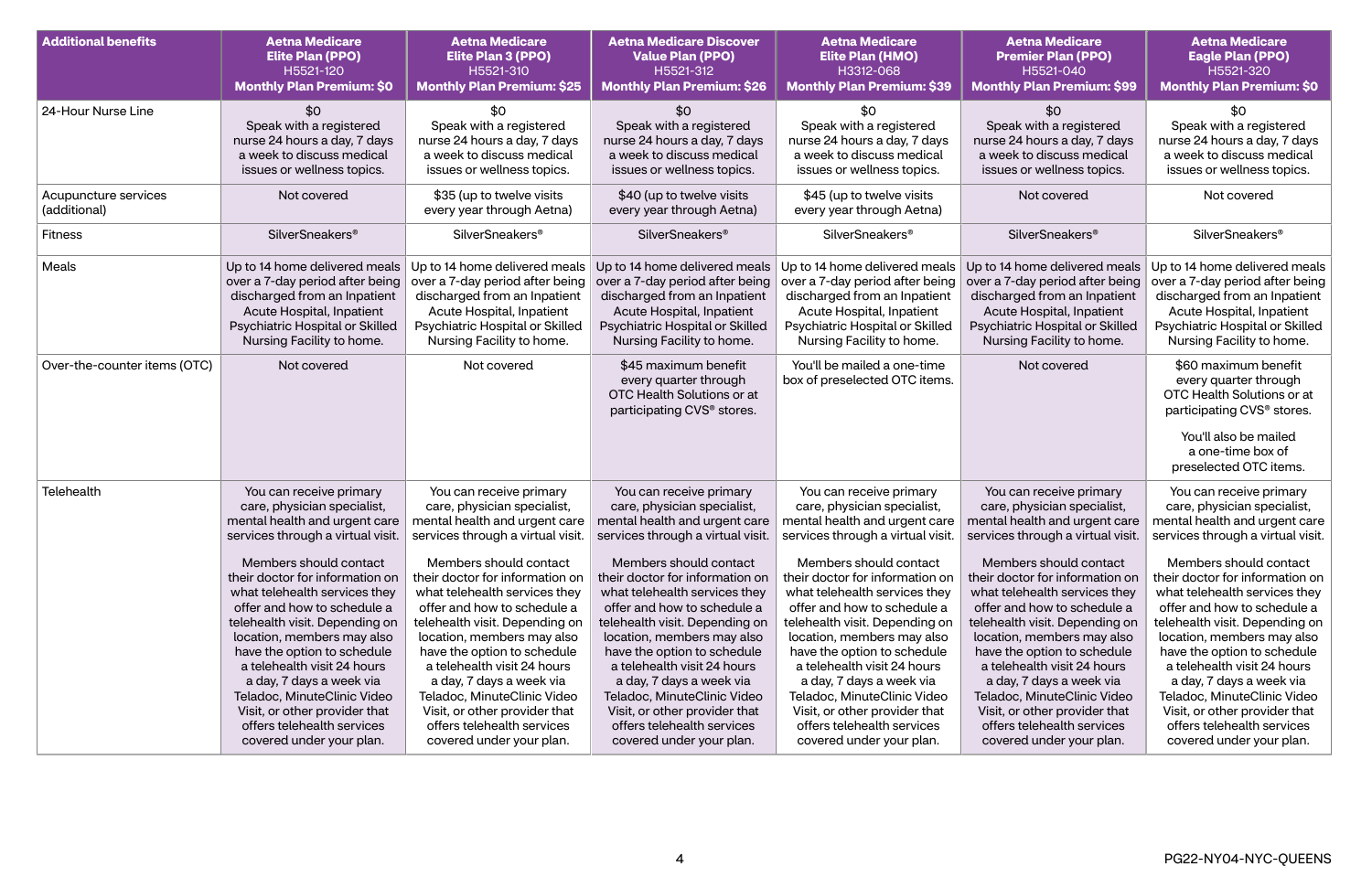| <b>Additional benefits</b> | <b>Aetna Medicare</b>                                                                                                                                  | <b>Aetna Medicare</b>                                                                                                                                  | <b>Aetna Medicare Discover</b>                                                                                                                                                                                                                                | <b>Aetna Medicare</b>                                                                                                                                                                                        | <b>Aetna Medicare</b>                                                                                                                                                                     | <b>Aetna Medicare</b>                                                                                                                                                                     |
|----------------------------|--------------------------------------------------------------------------------------------------------------------------------------------------------|--------------------------------------------------------------------------------------------------------------------------------------------------------|---------------------------------------------------------------------------------------------------------------------------------------------------------------------------------------------------------------------------------------------------------------|--------------------------------------------------------------------------------------------------------------------------------------------------------------------------------------------------------------|-------------------------------------------------------------------------------------------------------------------------------------------------------------------------------------------|-------------------------------------------------------------------------------------------------------------------------------------------------------------------------------------------|
|                            | <b>Elite Plan (PPO)</b>                                                                                                                                | <b>Elite Plan 3 (PPO)</b>                                                                                                                              | <b>Value Plan (PPO)</b>                                                                                                                                                                                                                                       | <b>Elite Plan (HMO)</b>                                                                                                                                                                                      | <b>Premier Plan (PPO)</b>                                                                                                                                                                 | <b>Eagle Plan (PPO)</b>                                                                                                                                                                   |
|                            | H5521-120                                                                                                                                              | H5521-310                                                                                                                                              | H5521-312                                                                                                                                                                                                                                                     | H3312-068                                                                                                                                                                                                    | H5521-040                                                                                                                                                                                 | H5521-320                                                                                                                                                                                 |
|                            | <b>Monthly Plan Premium: \$0</b>                                                                                                                       | <b>Monthly Plan Premium: \$25</b>                                                                                                                      | <b>Monthly Plan Premium: \$26</b>                                                                                                                                                                                                                             | Monthly Plan Premium: \$39                                                                                                                                                                                   | Monthly Plan Premium: \$99                                                                                                                                                                | <b>Monthly Plan Premium: \$0</b>                                                                                                                                                          |
| Visitor/travel benefit     | care at in-network cost shares<br>from our participating multi-<br>state provider network for<br>up to twelve months when<br>outside the service area. | care at in-network cost shares<br>from our participating multi-<br>state provider network for<br>up to twelve months when<br>outside the service area. | Explorer: Allows you to receive   Explorer: Allows you to receive   Explorer: Allows you to receive<br>care at in-network cost shares<br>from our participating multi-<br>state provider network for<br>up to twelve months when<br>outside the service area. | <b>Travel Advantage: Allows</b><br>you to receive care at in-<br>network cost shares from<br>our participating multi-<br>state provider network for<br>up to twelve months when<br>outside the service area. | Explorer: Allows you to receive<br>care at in-network cost shares<br>from our participating multi-<br>state provider network for<br>up to twelve months when<br>outside the service area. | Explorer: Allows you to receive<br>care at in-network cost shares<br>from our participating multi-<br>state provider network for<br>up to twelve months when<br>outside the service area. |

| <b>Optional Supplemental</b><br><b>Benefits (extra benefits you</b><br>can purchase) | <b>Aetna Medicare</b><br>Elite Plan (PPO)<br>H5521-120                                                                                                                                                               | <b>Aetna Medicare</b><br><b>Elite Plan 3 (PPO)</b><br>H5521-310 | <b>Aetna Medicare Discover</b><br><b>Value Plan (PPO)</b><br>H5521-312 | <b>Aetna Medicare</b><br><b>Elite Plan (HMO)</b><br>H3312-068                                                                           | <b>Aetna Medicare</b><br><b>Premier Plan (PPO)</b><br>H5521-040                                                                         | <b>Aetna Medicare</b><br><b>Eagle Plan (PPO)</b><br>H5521-320 |
|--------------------------------------------------------------------------------------|----------------------------------------------------------------------------------------------------------------------------------------------------------------------------------------------------------------------|-----------------------------------------------------------------|------------------------------------------------------------------------|-----------------------------------------------------------------------------------------------------------------------------------------|-----------------------------------------------------------------------------------------------------------------------------------------|---------------------------------------------------------------|
| Option 1<br>(Beyond Original Medicare<br>coverage)                                   | \$24 monthly premium<br>Deluxe Dental Package                                                                                                                                                                        | Not applicable                                                  | Not applicable                                                         | \$7 monthly premium<br>Deluxe Comprehensive<br>Dental Package                                                                           | \$11 monthly premium<br>Deluxe Comprehensive<br>Dental Package                                                                          | Not applicable                                                |
| Option 2<br>(Beyond Original Medicare<br>coverage)                                   | \$29.90 monthly premium<br>Deluxe Dental and<br><b>Vision Package</b>                                                                                                                                                | Not applicable                                                  | Not applicable                                                         | Not applicable                                                                                                                          | Not applicable                                                                                                                          | Not applicable                                                |
| <b>Optional Supplemental</b><br><b>Benefits Description(s)</b>                       | Dental Network: Aetna<br>Dental <sup>®</sup> PPO Network<br>\$2,000 dental benefit<br>maximum every<br>year for preventive<br>and comprehensive<br>services combined.<br>\$200 vision<br>reimbursement** every year. | Not applicable                                                  | Not applicable                                                         | Dental Network: Aetna<br>Dental <sup>®</sup> PPO Network<br>\$2,000 dental benefit<br>maximum every year for<br>comprehensive services. | Dental Network: Aetna<br>Dental <sup>®</sup> PPO Network<br>\$2,000 dental benefit<br>maximum every year for<br>comprehensive services. | Not applicable                                                |
|                                                                                      | **Member pays the provider upfront and we pay the member back. Plan coverage rules apply.                                                                                                                            |                                                                 |                                                                        |                                                                                                                                         |                                                                                                                                         |                                                               |

| <b>Prescription drugs</b><br><b>(Retail Pharmacy)</b> | <b>Aetna Medicare</b><br><b>Elite Plan (PPO)</b><br>H5521-120 | <b>Aetna Medicare</b><br><b>Elite Plan 3 (PPO)</b><br>H5521-310 | <b>Aetna Medicare Discover</b><br><b>Value Plan (PPO)</b><br>H5521-312 | <b>Aetna Medicare</b><br><b>Elite Plan (HMO)</b><br>H3312-068 | <b>Aetna Medicare</b><br><b>Premier Plan (PPO)</b><br>H5521-040 | <b>Aetna Medicare</b><br><b>Eagle Plan (PPO)</b><br>H5521-320 |
|-------------------------------------------------------|---------------------------------------------------------------|-----------------------------------------------------------------|------------------------------------------------------------------------|---------------------------------------------------------------|-----------------------------------------------------------------|---------------------------------------------------------------|
| Rx deductible                                         | \$300                                                         | \$300                                                           | \$300                                                                  | \$300                                                         | \$250                                                           | No Part D benefit<br>Cannot add a Part D plan                 |
|                                                       | Does not apply to<br>Tier 1, Tier 2 drugs.                    | Does not apply to<br>Tier 1, Tier 2 drugs.                      | Does not apply to<br>Tier 1, Tier 2 drugs.                             | Does not apply to<br>Tier 1, Tier 2 drugs.                    | Does not apply to<br>Tier 1, Tier 2 drugs.                      |                                                               |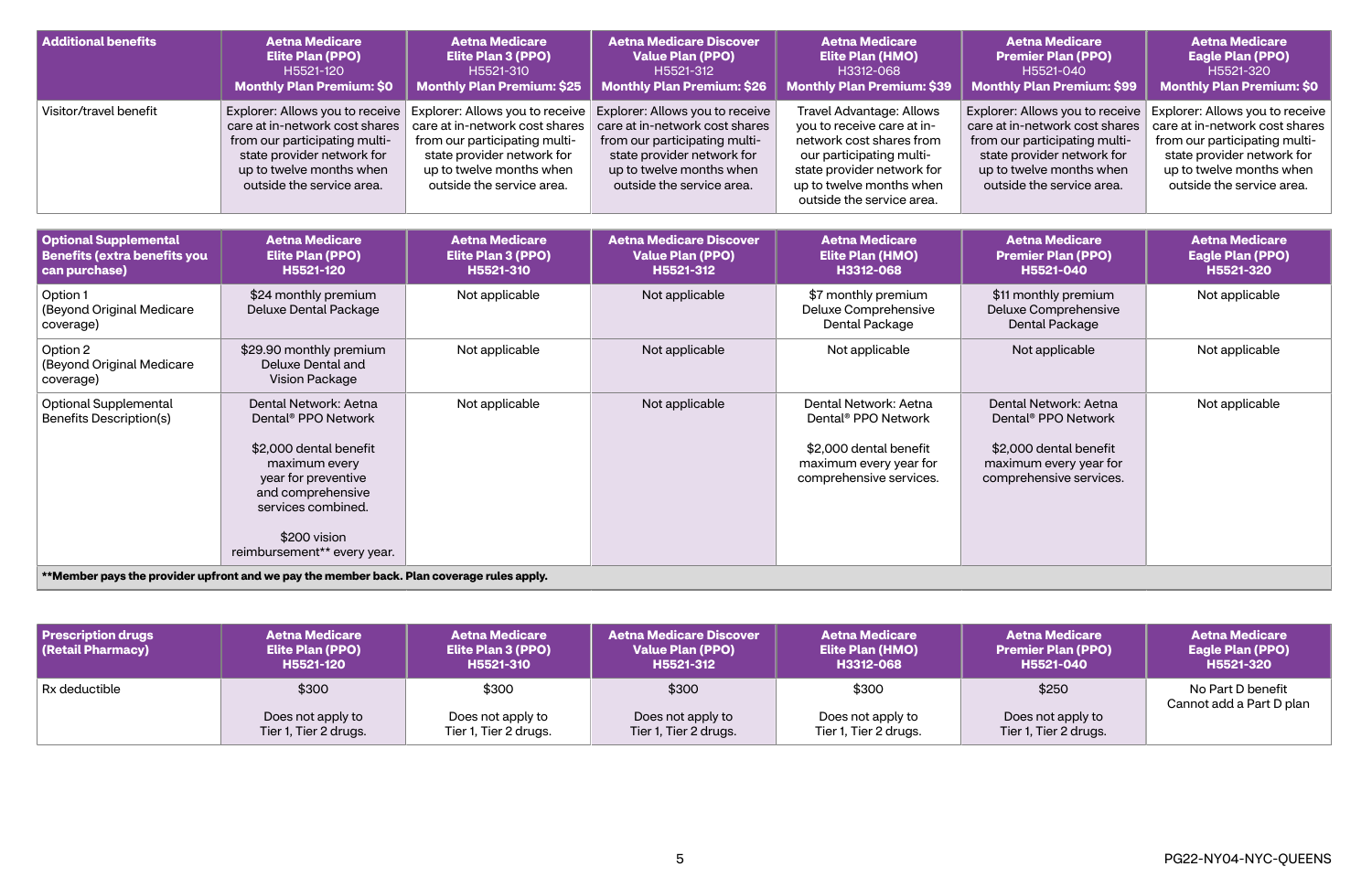| <b>Prescription drugs</b><br>(Retail Pharmacy)                                                | <b>Aetna Medicare</b><br><b>Elite Plan (PPO)</b><br>H5521-120 | <b>Aetna Medicare</b><br>Elite Plan 3 (PPO)<br>H5521-310 | <b>Aetna Medicare Discover</b><br><b>Value Plan (PPO)</b><br>H5521-312 | <b>Aetna Medicare</b><br><b>Elite Plan (HMO)</b><br>H3312-068 | <b>Aetna Medicare</b><br><b>Premier Plan (PPO)</b><br>H5521-040 | <b>Aetna Medicare</b><br><b>Eagle Plan (PPO)</b><br>H5521-320 |
|-----------------------------------------------------------------------------------------------|---------------------------------------------------------------|----------------------------------------------------------|------------------------------------------------------------------------|---------------------------------------------------------------|-----------------------------------------------------------------|---------------------------------------------------------------|
| Tier 1 Drugs:<br>Retail Pharmacy: 30-day<br>supply<br>Retail/Mail Pharmacy:<br>100-day supply | Preferred/Standard<br>$$0/$ $$15$<br>$$0/$ \$45               | Preferred/Standard<br>\$0/\$15<br>$$0/$ \$45             | Preferred/Standard<br>$$0/$ $$15$<br>$$0/$ $$45$                       | Preferred/Standard<br>$$0/$ $$15$<br>$$0/$ $$45$              | Preferred/Standard<br>\$0/\$15<br>$$0/$ \$45                    | No Part D benefit<br>Cannot add a Part D plan                 |
| Tier 2 Drugs:<br>Retail Pharmacy: 30-day<br>supply<br>Retail/Mail Pharmacy:<br>100-day supply | Preferred/Standard<br>\$0/\$20<br>\$0/\$60                    | Preferred/Standard<br>\$0/\$20<br>\$0/\$60               | Preferred/Standard<br>\$0/\$20<br>\$0/\$60                             | Preferred/Standard<br>\$0/\$20<br>\$0/\$60                    | Preferred/Standard<br>\$0/\$20<br>$$0/$ \$60                    | No Part D benefit<br>Cannot add a Part D plan                 |
| Tier 3 Drugs:<br>Retail Pharmacy: 30-day<br>supply<br>Retail/Mail Pharmacy:<br>100-day supply | Preferred/Standard<br>$$47/$ \$47<br>\$141 / \$141            | Preferred/Standard<br>$$47/$ \$47<br>\$141 / \$141       | Preferred/Standard<br>\$47/\$47<br>\$141 / \$141                       | Preferred/Standard<br>$$47/$ \$47<br>\$141 / \$141            | Preferred/Standard<br>$$47/$ \$47<br>\$141 / \$141              | No Part D benefit<br>Cannot add a Part D plan                 |
| Tier 4 Drugs:<br>Retail Pharmacy: 30-day<br>supply<br>Retail/Mail Pharmacy:<br>100-day supply | Preferred/Standard<br>\$100 / \$100<br>\$300/\$300            | Preferred/Standard<br>\$100 / \$100<br>\$300/\$300       | Preferred/Standard<br>\$100 / \$100<br>\$300/\$300                     | Preferred/Standard<br>\$100 / \$100<br>\$300 / \$300          | Preferred/Standard<br>\$100 / \$100<br>\$300/\$300              | No Part D benefit<br>Cannot add a Part D plan                 |
| Tier 5 Drugs:<br>Retail Pharmacy: 30-day<br>supply<br>Retail/Mail Pharmacy:<br>100-day supply | Preferred/Standard<br>28% / 28%<br>N/A                        | Preferred/Standard<br>28% / 28%<br>N/A                   | Preferred/Standard<br>28% / 28%<br>N/A                                 | Preferred/Standard<br>28% / 28%<br>N/A                        | Preferred/Standard<br>28% / 28%<br>N/A                          | No Part D benefit<br>Cannot add a Part D plan                 |
| Gap coverage                                                                                  | Yes Tier 1 & 2                                                | Yes Tier 1 & 2                                           | Yes Tier 1 & 2                                                         | Yes Tier 1 & 2                                                | Yes Tier 1 & 2                                                  | No Part D benefit<br>Cannot add a Part D plan                 |

See Evidence of Coverage for a complete description of plan benefits, exclusions, limitations and conditions of coverage. Plan features and availability may vary by service area. Out-of-network/non-contracted providers are under no obligation to treat Aetna members, except in emergency situations. Please call our customer service number or see your Evidence of Coverage for more information, including the cost-sharing that applies to out-ofnetwork services.

Aetna Medicare is a HMO, PPO plan with a Medicare contract. Our SNPs also have contracts with State Medicaid programs. Enrollment in our plans depends on contract renewal.

The formulary, provider and/or pharmacy network may change at any time. You will receive notice when necessary.

Aetna Medicare's pharmacy network includes limited lower cost, preferred pharmacies in: Suburban Arizona, Suburban Illinois, Urban Kansas, Rural Michigan, Urban Michigan, Urban Missouri and Suburban West Virginia. The lower costs advertised in our plan materials for these pharmacies may not be available at the pharmacy you use. For up-to-date information about our network pharmacies, including whether there are any lower cost preferred pharmacies in your area, please call 1-833-859-6031 (TTY: 711) or consult the online pharmacy directory at [AetnaMedicare.com/findpharmacy.](http://AetnaMedicare.com/findpharmacy)

Members who get "Extra Help" are not required to fill prescriptions at preferred network pharmacies in order to get Low Income Subsidy (LIS) copays. Participating physicians, hospitals and other health care providers are independent contractors and are neither agents nor employees of Aetna. The availability of any particular provider cannot be guaranteed, and provider network composition is subject to change.

Aetna and MinuteClinic, LLC (which either operates or provides certain management support services to MinuteClinic-branded walk-in clinics) are part of the CVS Health family of companies.